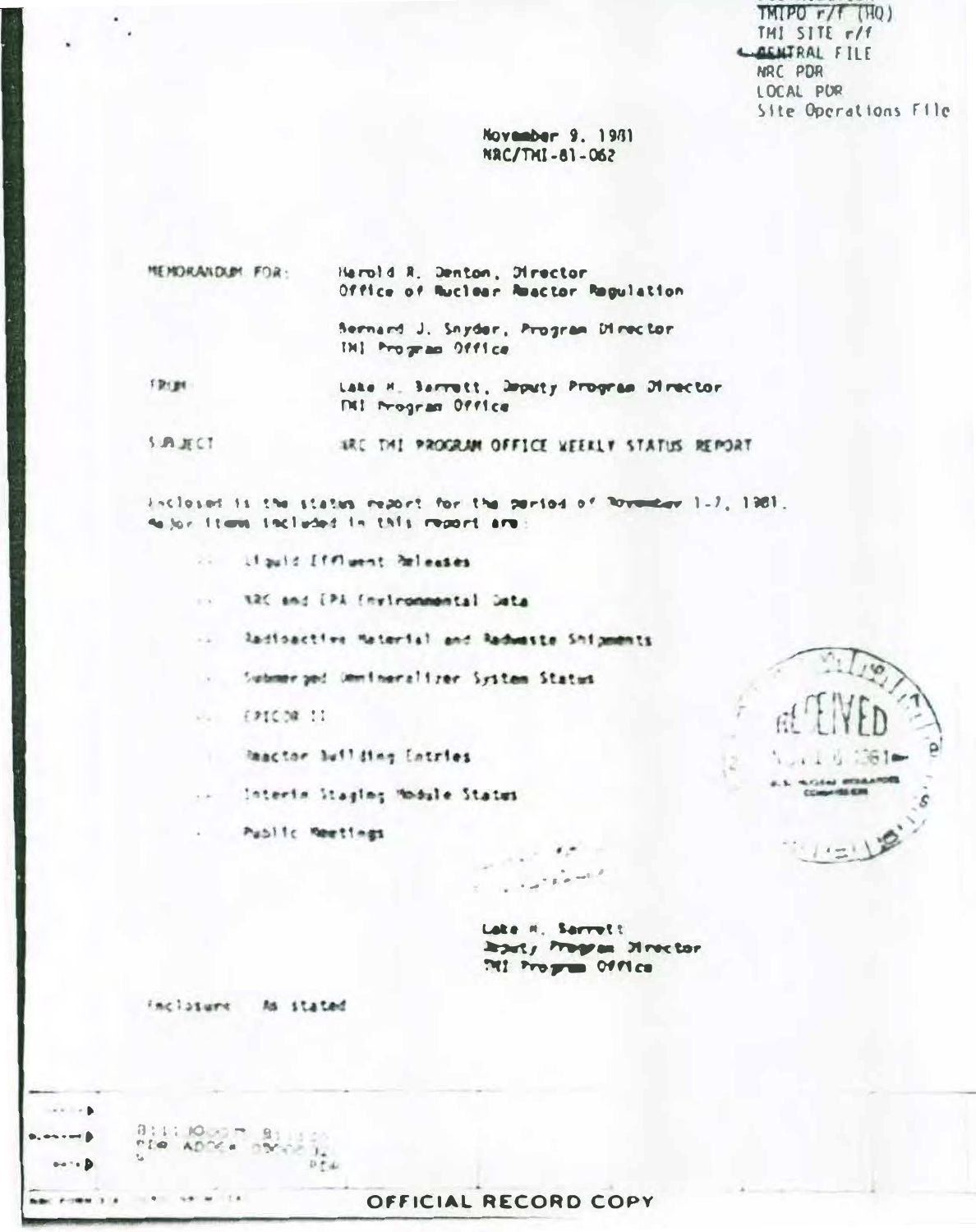November 9, 1981

Harold R. Denton Bernard J. Snyder

 $cc$  w/encl: **EDO OGC** Office Directors Commissioner's Technical Assistants HRR Division Directors ARR A/J's Regional Directors IE Division Directors TAS  $115$ THI Program Difice Staff (15) PHS EPA DOE Projects &r. #2 Uhief, DRP1, #1 JRPI Chief, 21 Public Affairs, RI State Liaison, al

 $\cdots$  in THIPS **SWEEDS** mated.  $,$  mind **PAGE PO** - Micheljes  $J$ Conserved **MSAgnbaky Hellers Masano**  $\eta$  /  $n$  $7248$  $-11/181$  $11/410$  $11/9/81$  $111/181$  $11/7/11$  $\frac{1}{2}$ OFFICIAL RECORD CORY

 $-2-$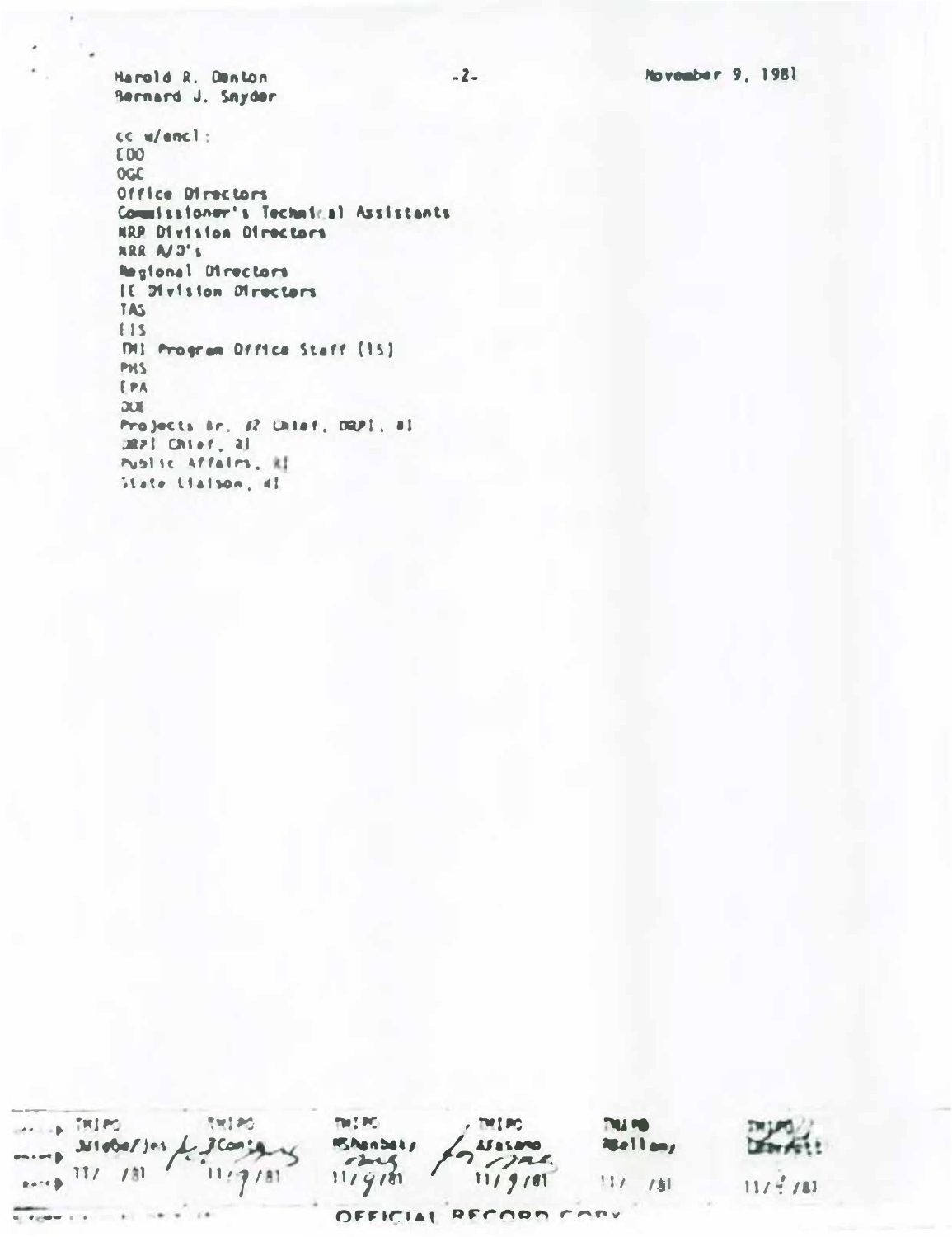#### NRC THE PROGRAM OFFICE WEEKLY STATUS REPORT

Week of November 1-7, 1981

Plant Status

- Core Cooling Mode: Heat transfer from the reactor coolant system (RCS) loops to reactor building ambient.
- Available Corr Cooling Modes: Decay heat removal systems. Long term cooling 'B' (once through steam generator-B).

RCS Pressure Control Mode: Standby pressure control (SPC) system.

- Backup Pressure Control Modes: Mini de ay heat removal (MDHR) system. Crist heat removal (DHR) system
- Major Farameters (as of 0500, November 6, 1981) (approximate values) Average Incore Thermocouples: 113°F Maximum Incore Thermocouple  $142 - F$

HCC Loop Trmperatures:

| Mot Leg        | $107 - 1$ | $110 - 5$ |
|----------------|-----------|-----------|
| $6.14$ ies (1) | 69.1      | $12 - 1$  |
| (2)            | $69 - 1$  | 69.7      |

Mitchenstein Migsig

beautor failfing importators. 64.15 [levation 288.4 ft. (5.9 ft. from floor) Mater level the provincition AUT superview. Pressure: . . 0.15 ps12<br>Concentration: 0.6 a 10-2 oCt/cc tr-85 [Sample takem 11/4/81]

(ffluent and instrumental (Rediological) information

tionid efficials from the DII site released to the Susquehanna  $1$ liver after processing, were node within the regulatory limits and to a cardiance with NRC requirements and City of Lancaster Agreement dated Francisco 21, 1980

Include the present Schooler DO, 1981, the most November 6, 1951, the and party contained mo detectable radioactivity at the discharge patter and tedistinal effluent sources which originated within Unit 2 contained no detectable eadloactivity.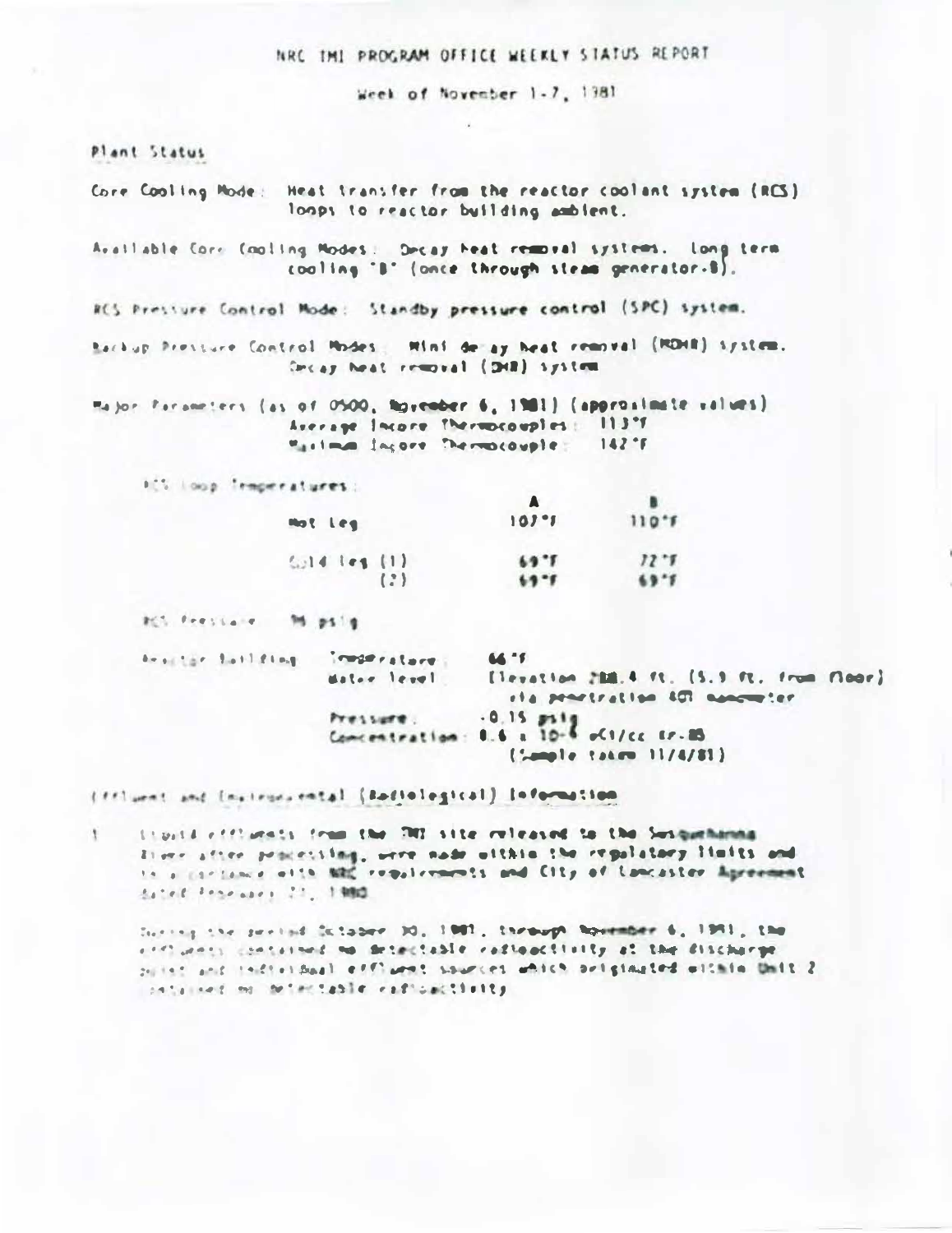- $\mathbf{2}$ Inviruntental Protection Agency (EPA) Environmental Data. Results from [PA monitoring of the environment around the TMT site were as follows:
	- The IPA measured KR-85 concentrations (pC1/m<sup>3</sup>) at several environmental monitoring stations and reported the following  $results:$

| Location           | October 9 - October 23, 1981<br>$\left\{ \frac{n(1)}{n^3} \right\}$ |  |
|--------------------|---------------------------------------------------------------------|--|
| roldsboro          | 24                                                                  |  |
| Observation Center | 26                                                                  |  |
| <b>Middletown</b>  | 30                                                                  |  |
| <b>Yorkhaven</b>   | 30                                                                  |  |

Al: of the above levels of Kr-85 are considered to be background levels.

- No radiation above normally occurring background levels was detected in any of the samples collected from the EPA's air and gamma rate networks during the period from October.28, 1981, Through November 5, 1981.
- ARC Invironmental Data. Results from RRC monitoring of the environment  $\mathbf{1}$ ground the THI site were as follows:
	- The following are the NRC air sample analytical results for  $\frac{1}{2}$ the onsite continuous air sampler:

|        |        | $\left[ -13 \right]$ $\left[ -6, -13 \right]$ |
|--------|--------|-----------------------------------------------|
| Sample | reriod | $(uCl/cc)$ $(uCl/cc)$                         |

October 28, 1981 - November 4, 1981 < 8.6 E-14 <8.6 E-14 HP-292

- 4. Ilcensee Radioactive Material and Radwaste Shipments.
	- On Wednesday, Movember 4, 1981, an EPICOR II dewatered resin liner (F-8) was shipped to U.S. Ecology, Richland, Washington,
	- On Wednesday, November 4, 1981, 20 metal containers (boxes) of  $x^2 + \cdots$ Unit I LSA noncompacted waste were shipped to U.S. Ecology, Sichlz d. Washington.
	- $\sim$   $\times$ On Thursday, Rovember 5, 1981, 50 drums containing Unit 2 contaminated laundry were shipped to Tri-State Industrial laundry Inc., Utica, New York.
	- On Thursday, November 5, 1981, a one liter, Unit I WECST  $= 1$ (waste evaporator condensate storage tank) composite sample mas malled to Teledyne Isotopes, Westwood, New Jersey.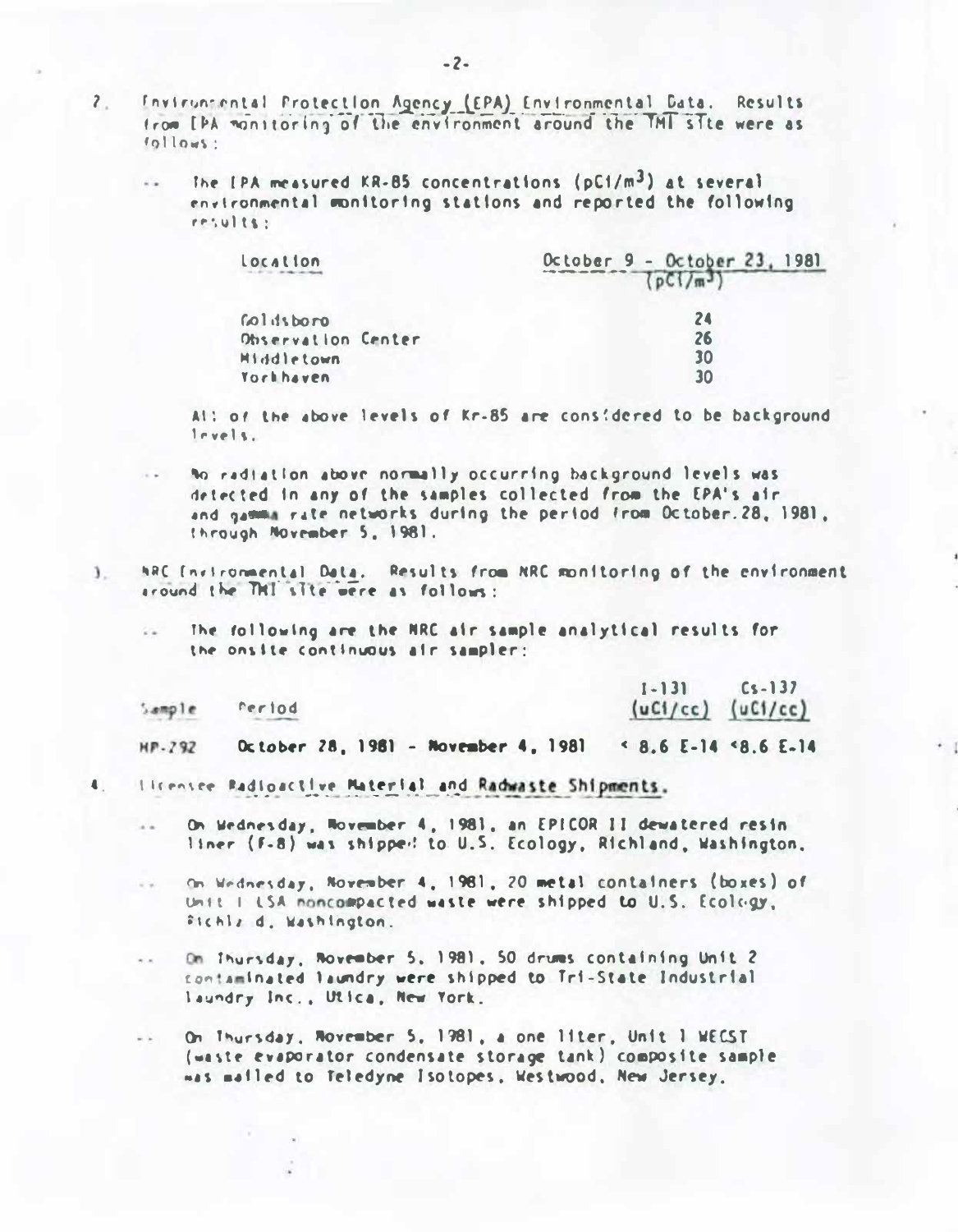- On friday, November 6, 1981, one EPICOR II dewatcred resin liner (liner K-2) was shipped to U.S. Ecology, Richland, Washington.
- On frtday, November 6, 1981, one EPICOR II dcwatcred resin 11rer (11ner F-9) was shipped to U.S. Ecology, Richland, Washington.
- On Friday, November 6, 1981, 35 drums and seven metal boxes containing Unit 2 compacted and noncompacted waste, and one lPICOR II dcwatcred resin liner (ltner 2K-1} were shi pped to U.S. Ecology, Richland, Washington.

#### Major Activities.

1. Submerged Demineralizer System (SDS). Processing of batch number 8 Submerged Demineralizer System (SDS). Processing of batch number 8<br>was completed on October 31, 1981. During October 31, - November 1, 19Bl, approximately 40,000 gallons of reactor building sump water were transferred to the SDS feed tanks in the fuel hardling building. This transfer brings the amount of water transferred from the reactor bulldfng sump to a total of approximately 205,000 gallons. Processing of batch number 9 commenced on November 2, 1981.  $\cdot$  This batch Includes the above 40,000 gallons of water transferred and dpproxlm�tely 7,000 gallons of water from a reactor coolant bleed tank. As of November 5, 1g81, approximately 100,000 gallons of reactor building sump water had been processed.

following processing of batch 9, the licensee has scheduled a short outage period (less than one week) to replace ion exchange vessels and perform mfnor mainter.ance on system valves to increase flow through the pool water cleanup system. SDS per fc-rmance parameters for batch 8 arc attached.

- 2. EPICOR 11. Processing of SDS affluent through the EPICOR II system conlirued this week. As of November 5, 1981, approximately 170,000 gallons of reactor building sump water had been polished. Liner... F-8 was shipped on November 4, 1981 to a commercial burial facility near Richland, Washington for disposal. Recent performance parameters for EPICOR II are attached.
- 3. Reactor Building Entries. The third reactor building (RB) entry (entry 19) in support of the gross decontamination experiment was completed on Thursday, November 5, 1981. During the first three entries, housekeeping and trash removal were the most time consuming tasks in the RB. Surveys in accessible areas of the RB have not detected any radiological rhanges whtch could be attributed to the transfer of 205,000 gallons of water from the RB basement to the SDS.

Three of the four scheduled gross decontamination experiment entries have been completed. However, the schedule for specific tasks has fallen behind in several areas. Delays in work to install the high pressure water hose, the power lift, new radio antennas, and electrical power for support equipment appear to be the most significant. The impact of the existing delays on the overall decontamioatfon experiment schedule has not been assessed. The decontamination experiment was originally scheduled to be completed in December 1981.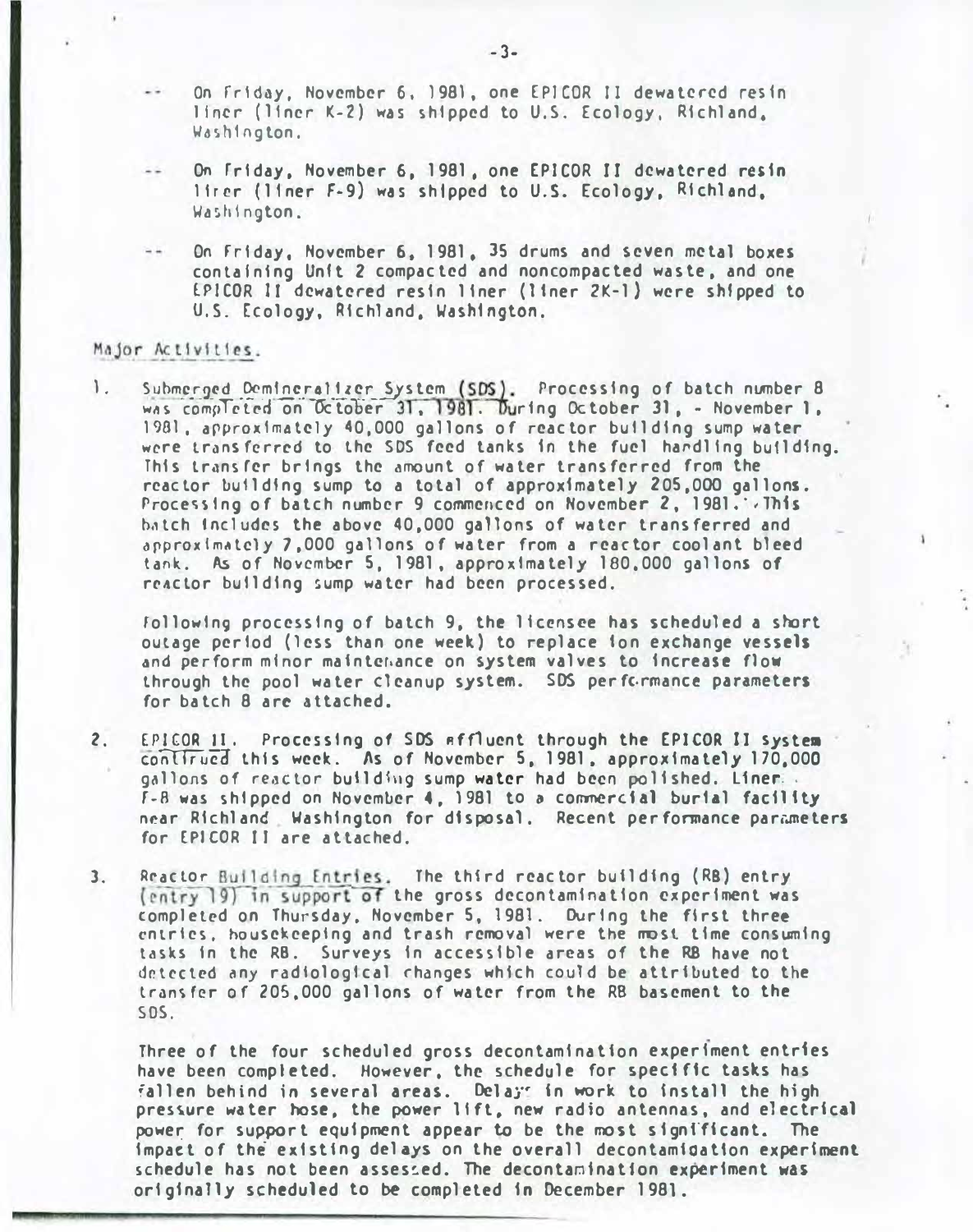Interim Staging Module Status. Two interim staging modules were<br>constructed on site to store spent EPICOR liners prior to shipment<br>constructed on L module contains 60 storage cells. At one time, the Interim Staging Module Status. Two interim staging modules were<br>constructed on site to store spent EPICOR liners prior to shipment<br>off site. Each module contains 60 storage cells. At one time, the modules contained all the spent resins which were generated by the EPICOR II system which processed water from the auxiliary building. All the above EPICOR liners which qualified for disposal at commercial radioactive burial facilities have been shipped off site. Forty-nine tP <sup>I</sup>COR 11 prefl\ters do not meet commercial burial criteria and are still stored in the interim staging modules. The Department of tnergy has agreed to transfer these liners to government controlled r.clill stored in the three these liners to government the first liners<br>Energy has agreed to transfer the santicipated that the first liners Energy has agreed to purposes. It is anticipated<br>facilities for R&D purposes. It is anticipated<br>will be shipped in early 1982 when construction of the transfer equipment Is complete.

-4-

Periodically, the interim staging modules are used for temporary<br>staging of Unit I waste and EPICOR II polishing resins which are staging of Unit 1 waste and EPICOR II polishing resins which are staging of Unit 1 waste and criter. The Unit 1 waste and the EPICOR II<br>used to process SDS effluent. The Unit 1 waste and are routinel used to process SDS effluent. The unit reflection and are routinely<br>polishing resins meet commercial burial criteria and are routinely shipped off site. The interim staging module sump is sampled periodically to detect leakage from the stored liners. Although trace quantities of radioactive cesium and tritium have been detected In the sump, the quantities of radioisotopes have not shown any tendency to increase. Leakage from spent resin liners would be expected to increase sump radioactivity significantly.

------

f \ . Collection of the Minister

·---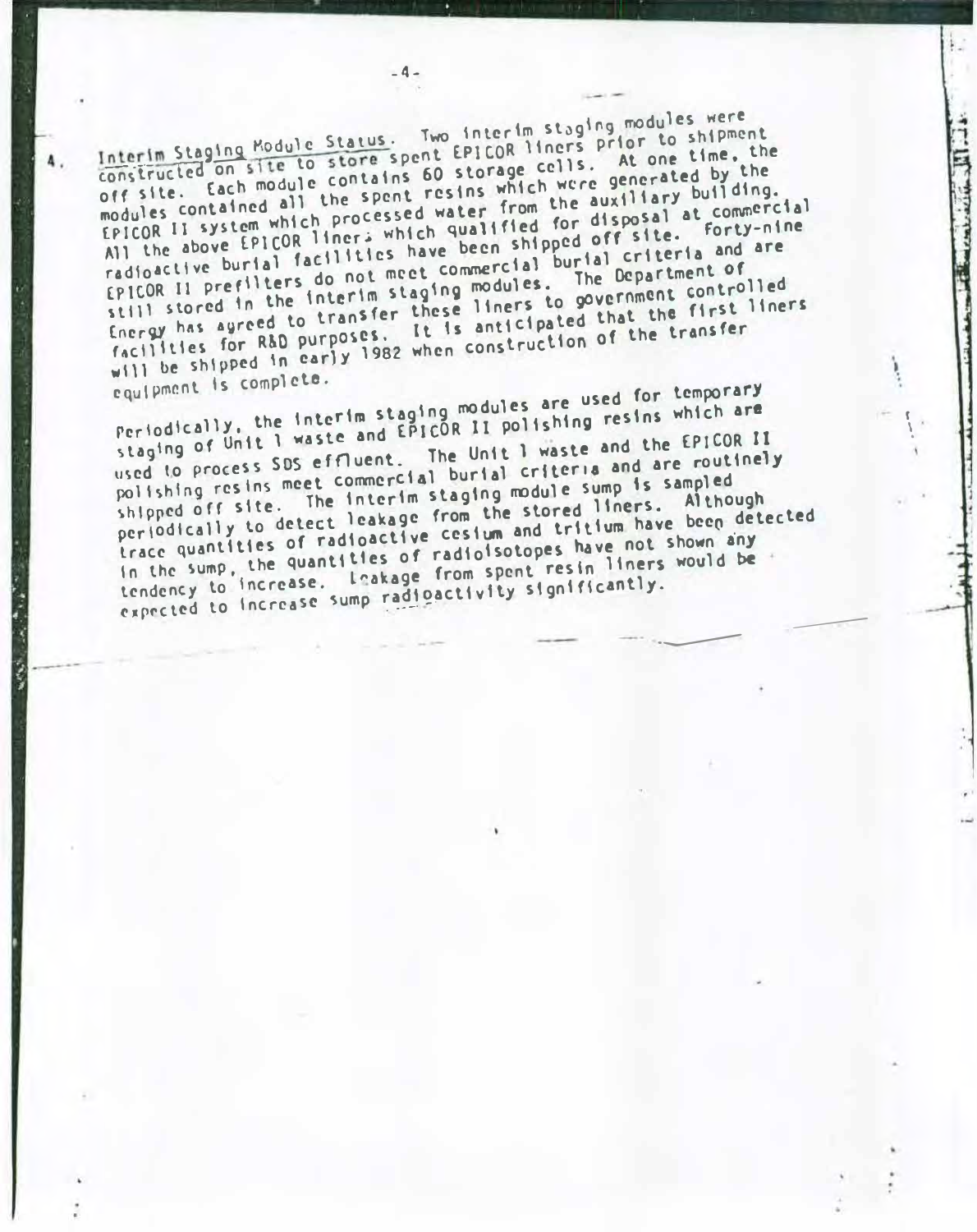#### Meetings Held

A meeting was held on November 3, 1981, by B. Snyder with Maryland State Delegate Catherine Riley to brief her on TMI-2 cleanup progress and future plans. Delegate Riley represents the area of Maryland which Includes the Susquehanna River and the head of the Cheasapeake Bay, She has had a continuing interest in TMI-2. including active participation in NRC public meetings held in Maryland on the Programmatic Environmental lmpac� Statement. In addition to a discussion of the current status of TMI-2 cleanup activities. Delegate Riley was briefed on future NRC studies for further investigation of alternatives for disposition of processed accident water and assessments of potential socio-economic impacts associated with each alternative. Planned State of Maryland studies of socio-economic impacts of processed accident water disposition wrre also discussed.

### Future Meetings

- l. On friday, November 13, 1981, lake Barrett will be meeting with local mothers to discuss the decontamination experiments and other related IMI-2 Issues.
- 2. On Saturday, November 14, 1981, at 8:00 p.m., Lake Barrett will participate in a panel discussion at the Elizabethtown Public library on the government's response to the TMI accident.
- 3. The NRC's Advisory Panel for the Decontamination of Three Mile Island Unit 2 wtll meet November 16. 1981. froa 1 ;00 p,a. to 10:00 p.a. In the Municipal Building, 400 South 8th Sireet, Lebanon. At the mceting, the panel plans to discuss cleanup financial problems and the current status of cleanup activities at Three Mile Island. The meeting is open to the public.

 $\sigma$ . .